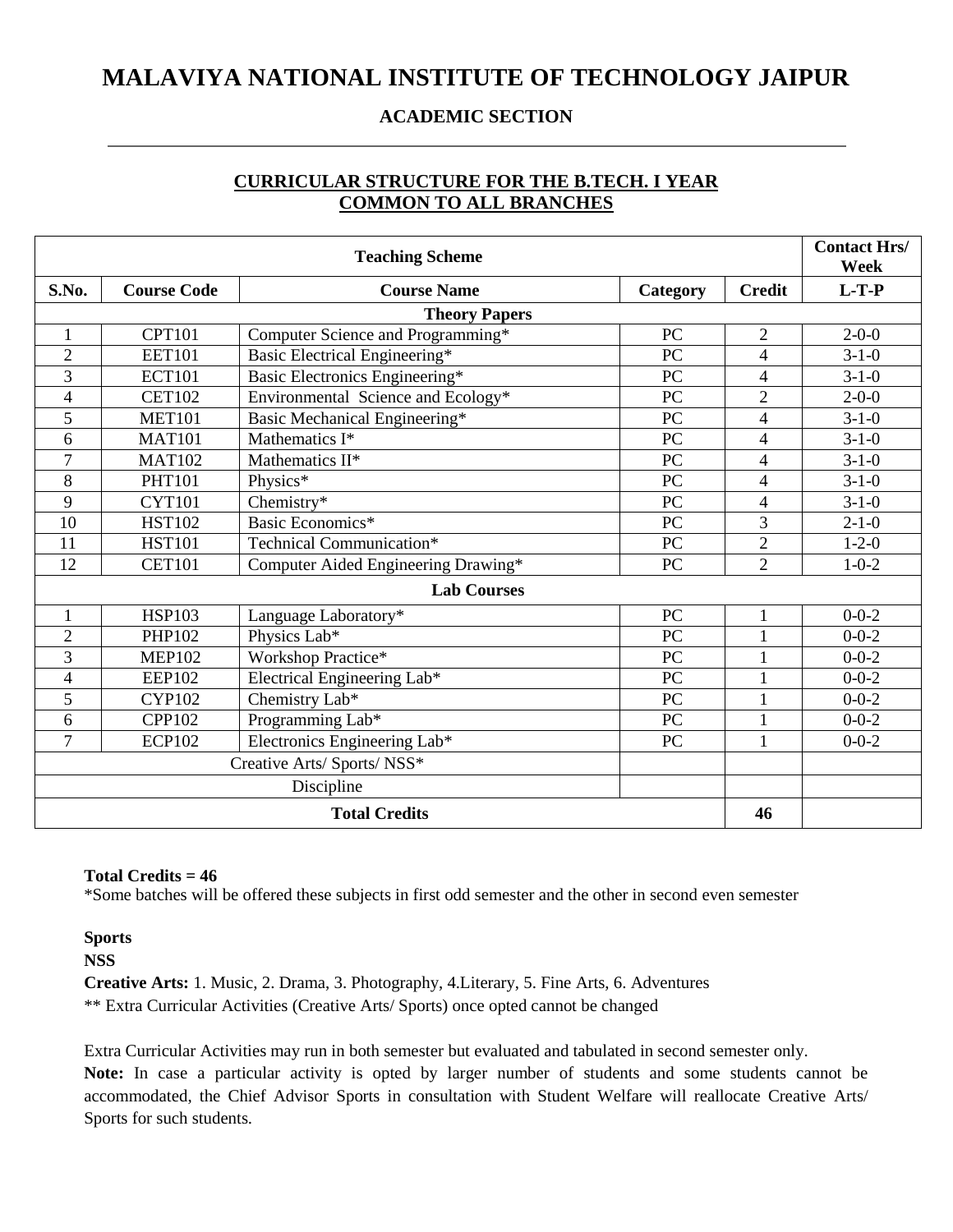# **Syllabus**

# **Theory Papers**

| Code: CPT101                                     |                                                                                                                                                                                                                                                                                                                                                                                                                                                   | Credit: 02 |  |
|--------------------------------------------------|---------------------------------------------------------------------------------------------------------------------------------------------------------------------------------------------------------------------------------------------------------------------------------------------------------------------------------------------------------------------------------------------------------------------------------------------------|------------|--|
|                                                  | <b>Computer Science and Programming</b>                                                                                                                                                                                                                                                                                                                                                                                                           |            |  |
|                                                  | <b>Overview of Computer organization:</b> Historical perspective computer applications in                                                                                                                                                                                                                                                                                                                                                         |            |  |
| <b>Course Content</b>                            | various fields of science and management.                                                                                                                                                                                                                                                                                                                                                                                                         |            |  |
|                                                  | <b>Data Representation:</b> Number Systems, Character Representation Codes, Binary, Hex,<br>Octal Codes and Their Inter Conversions. Binary Arithmetic, Floating-point Arithmetic,<br>Signed and Unsigned Numbers.<br><b>Problem Solving Theory:</b> Flow Charts, Introduction to Algorithm, Termination and<br>Correctness.<br><b>Basic Programming in 'C':</b> Data Types, Control Structures, Arrays, Structures and<br>Unions, File Handling. |            |  |
| <b>Important Text</b><br><b>Books/References</b> | • Fundamental of Computers and Programming with C, by A. K. Sharma, Dhanpat Rai<br>Publications, New Delhi.<br>• Fundamental of Computers, by E Balagurusamy, Tata McGraw-Hill Education.<br>• Programming In Ansi C, by E Balagurusamy, Tata McGraw-Hill Education.<br>• Let us C, by Y. Kanetkar, BPB.                                                                                                                                          |            |  |

| <b>Code: EET101</b>   | <b>Basic Electrical Engineering</b>                                                                                                                                                                                                                                                                                                                                                                                                                                                                                                                                                                                                                                                  | <b>Credit: 04</b> |
|-----------------------|--------------------------------------------------------------------------------------------------------------------------------------------------------------------------------------------------------------------------------------------------------------------------------------------------------------------------------------------------------------------------------------------------------------------------------------------------------------------------------------------------------------------------------------------------------------------------------------------------------------------------------------------------------------------------------------|-------------------|
|                       |                                                                                                                                                                                                                                                                                                                                                                                                                                                                                                                                                                                                                                                                                      | $L-T-P: (3-1-0)$  |
|                       | D. C. Circuits: Source conversion, Delta-Star and Star-Delta transformations, Node                                                                                                                                                                                                                                                                                                                                                                                                                                                                                                                                                                                                   |                   |
| <b>Course Content</b> | voltage and mesh current methods. Superposition principle, Thevenin's, Norton's,                                                                                                                                                                                                                                                                                                                                                                                                                                                                                                                                                                                                     |                   |
|                       | Maximum Power Transfer theorems.                                                                                                                                                                                                                                                                                                                                                                                                                                                                                                                                                                                                                                                     |                   |
|                       | A. C. Circuits: Single Phase A. C. Circuits: Phasor Algebra, Solution of R, L, C series,<br>parallel and series-parallel circuits, Resonance in Series and parallel R-L-C circuits.<br>Three-Phase A. C. Circuits: Three-phase e.m.f. generation. Delta and Star Connections.<br>Line and phase quantities, Solution of three-phase balanced circuits, phasor diagram,<br>Measurement of power in 3-phase circuits.                                                                                                                                                                                                                                                                  |                   |
|                       | Electrical Measuring Instruments: Introduction, types of measuring instruments.<br>Deflection, controlling and damping torques. PMMC instruments, shunts and multipliers.<br>Moving iron ammeter and voltmeter, Dynamometer wattmeter.<br>Transformers: Construction, theory and operation of single-phase transformer, e.m.f.<br>equation. Development of equivalent circuit and phasor diagram. Open-circuit and short-<br>circuit tests, efficiency and voltage regulation.<br><b>Rotating Machines:</b><br>Basic construction, principle of operation and applications of DC motors, 3-phase, 1-<br>phase induction motors and synchronous motors. (Qualitative treatment only). |                   |
|                       |                                                                                                                                                                                                                                                                                                                                                                                                                                                                                                                                                                                                                                                                                      |                   |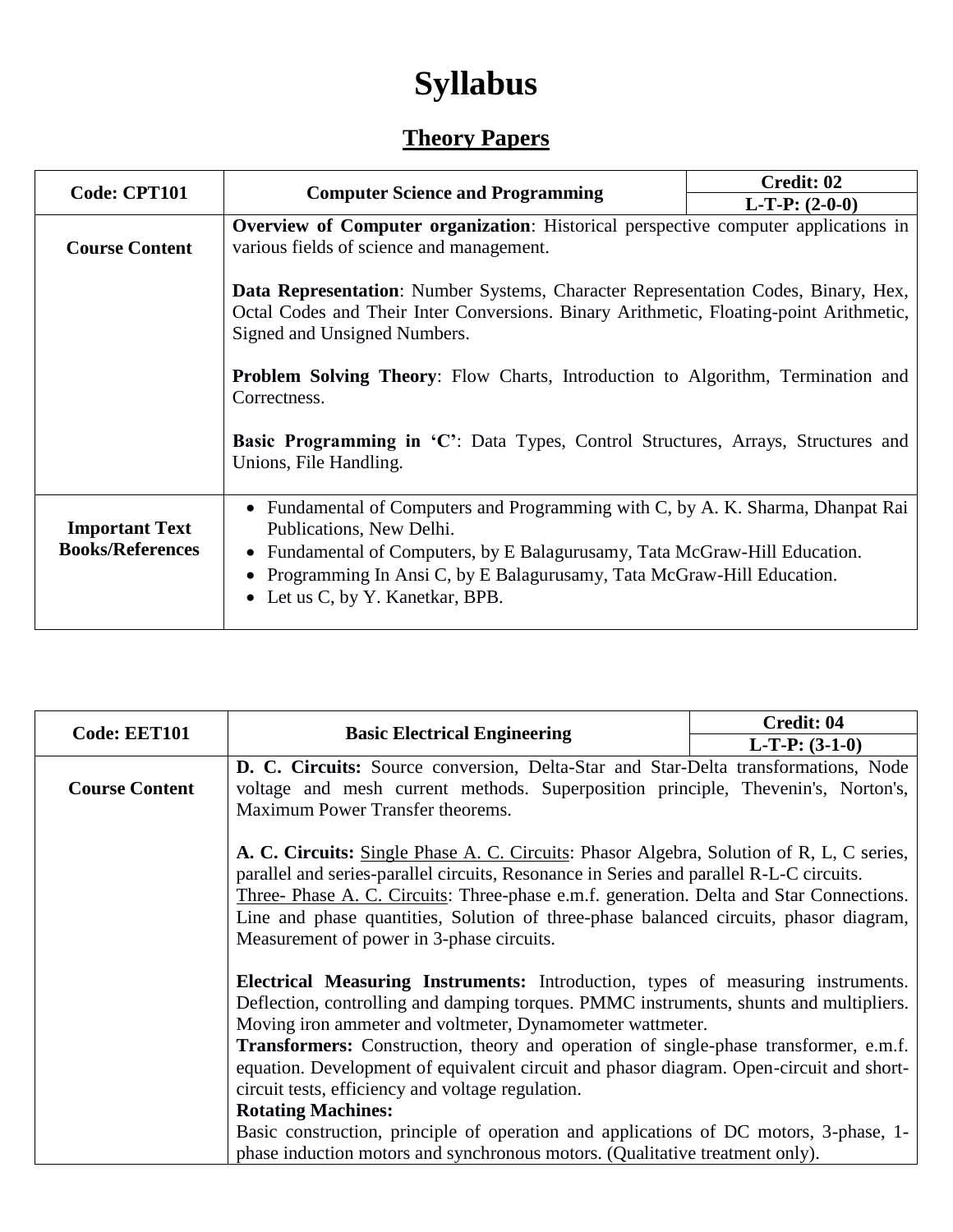| <b>Important Text</b>   | • Electrical Engineering Fundamentals, By V. Del Toro, PHI                           |
|-------------------------|--------------------------------------------------------------------------------------|
| <b>Books/References</b> | • Basic Electrical Engineering, By D. P. Kothari and I. J. Nagrath, Tata McGraw Hill |

| Code: ECT101          | <b>Basic Electronics Engineering</b>                                                                                                                                                                                                                                                                                                                                                                                                                                                                                                                                                                                                                                    | Credit: 04<br>$L-T-P: (3-1-0)$ |
|-----------------------|-------------------------------------------------------------------------------------------------------------------------------------------------------------------------------------------------------------------------------------------------------------------------------------------------------------------------------------------------------------------------------------------------------------------------------------------------------------------------------------------------------------------------------------------------------------------------------------------------------------------------------------------------------------------------|--------------------------------|
|                       | <b>Analog Electronics</b>                                                                                                                                                                                                                                                                                                                                                                                                                                                                                                                                                                                                                                               |                                |
| <b>Course Content</b> |                                                                                                                                                                                                                                                                                                                                                                                                                                                                                                                                                                                                                                                                         |                                |
|                       | <b>Diode Circuits:</b> Band structure of insulators, Metals & Semiconductors, mobility,<br>conductivity, doping, Electrons and holes in an intrinsic semiconductor, Donor and<br>acceptor impurities, charge densities in a semiconductor, Hall Effect. Current<br>components in diode, transition & diffusion Capacitances, Single phase rectifier (half-<br>wave and full-wave rectifier) & their analysis, compare half-wave and full-wave<br>rectifiers, compare bridge and center-tap rectifier, various types of filter (Capacitor filter,<br>Inductor Filter, Choke-Input LC filter, $\pi$ filter), clipping circuits (series and shunt) &<br>clamping circuits. |                                |
|                       | Bipolar Junction Transistor (BJT): Junction Transistor, Current components in<br>transistor, transistor construction, The transistor as an Amplifier, various configurations<br>(CE, CB, CC) and characteristics (Input and Output) of BJT's configurations, cut off,<br>saturation and active region, Early effect, analytical expression for transistor<br>characteristics (Ebers-Moll Model).                                                                                                                                                                                                                                                                        |                                |
|                       | Transistor Biasing & Stabilization: Operating point. DC &AC load line, biased<br>stability, various types of transistor biased circuits (Fixed-bias circuit, Fixed-bias with<br>emitter resistor, self-bias or Emitter Bias), stabilization against variation in Ico, V <sub>be</sub> and<br>$\beta$ bias compensation, thermister & sensitor compensation, thermal runaway & thermal<br>stability.                                                                                                                                                                                                                                                                     |                                |
|                       | Field Effect Transistor (FET) : Introduction to junction field effect transistor (n-<br>channel and p-channel), comparison between BJT and JFET, Construction of JFET, the<br>JFET Volt-Ampere characteristics, the pinch off voltage, Construction & characteristics<br>of MOSFET (depletion type MOSFET and Enhancement type MOSFET), biasing of<br>FET's                                                                                                                                                                                                                                                                                                             |                                |
|                       | <b>Digital Electronics</b>                                                                                                                                                                                                                                                                                                                                                                                                                                                                                                                                                                                                                                              |                                |
|                       | Number Systems: Binary arithmetic: addition, subtraction, multiplication and division,<br>Base conversion, conversion formulas with examples, one's and two's compliment<br>arithmetic. Logic Gates, Boolean algebra, Boolean postulates, Evaluation of truth<br>functions, Truth-function calculus as Boolean algebra.                                                                                                                                                                                                                                                                                                                                                 |                                |
|                       | Minimization Techniques: Using Boolean identities, standard representations for<br>logical functions (SOP & POS forms), Karnaugh map representation, simplification of<br>logical functions using K-map, Minimization of logical functions specified in<br>miniterms/maxterms or Truth Table.                                                                                                                                                                                                                                                                                                                                                                           |                                |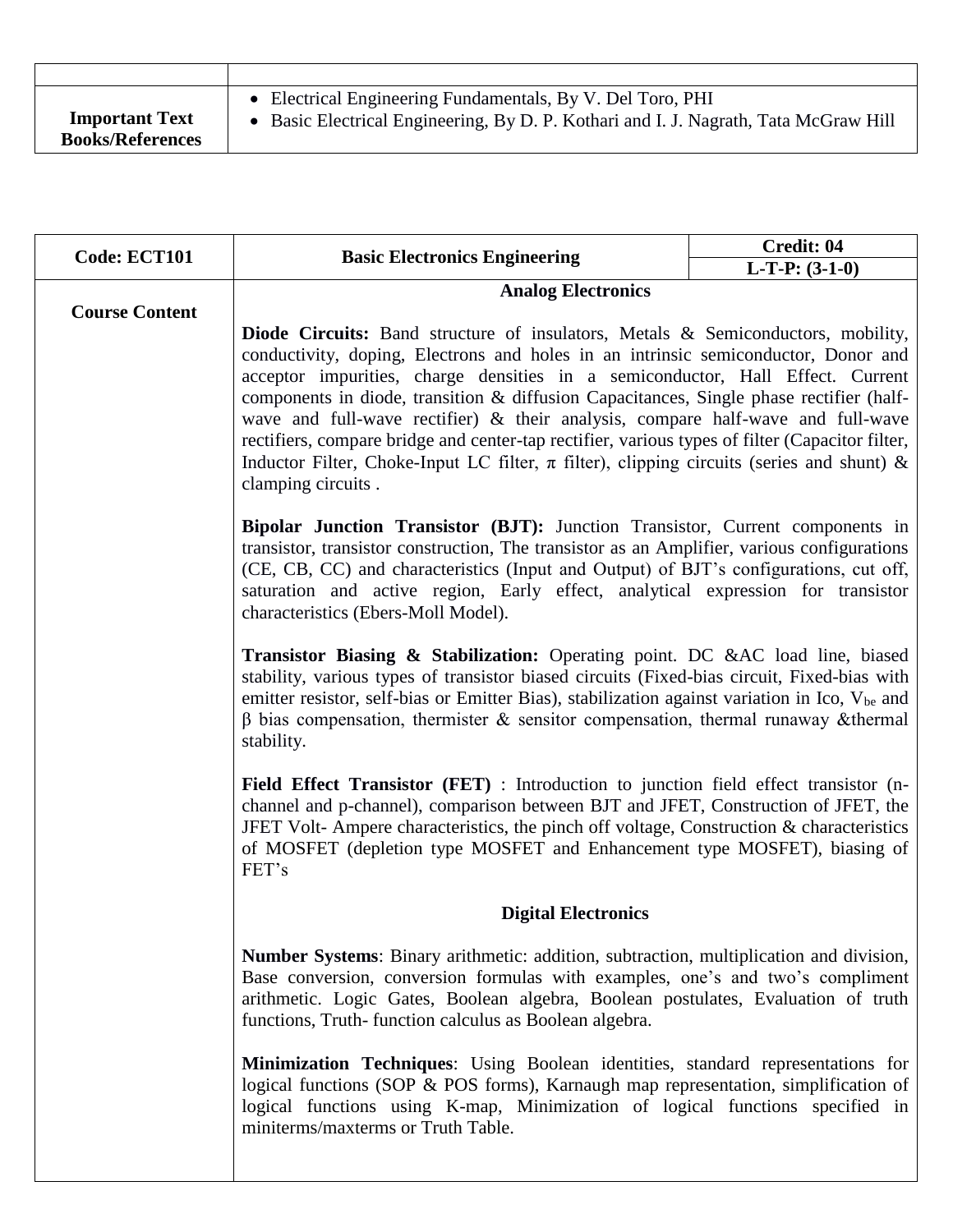| <b>Important Text</b><br><b>Books/References</b> | Basic Electronics and linear Circuits, N N Bhagava (TTTI Chandigarh), TMH<br>Integrated Electronics, Millman Halkias, TMH.<br>$\bullet$<br>Electronic Devices and Circuit, David A. Bell, Oxford<br>$\bullet$ |  |
|--------------------------------------------------|---------------------------------------------------------------------------------------------------------------------------------------------------------------------------------------------------------------|--|
|                                                  | Electronic Devices and Circuit Theory, R. L. Boylestad, Pearson Education                                                                                                                                     |  |
|                                                  | Digital Circuits and Design, S Salivahanan, Vikas Publishers<br>$\bullet$                                                                                                                                     |  |
|                                                  | Digital Electronics, Moris-Mano, PHI<br>$\bullet$                                                                                                                                                             |  |

| <b>Code: CET102</b>                              |                                                                                                                                                                                                                                                                                                                                                                                                                                                                                                                            | Credit: 02       |  |
|--------------------------------------------------|----------------------------------------------------------------------------------------------------------------------------------------------------------------------------------------------------------------------------------------------------------------------------------------------------------------------------------------------------------------------------------------------------------------------------------------------------------------------------------------------------------------------------|------------------|--|
|                                                  | <b>Environmental Science and Ecology</b>                                                                                                                                                                                                                                                                                                                                                                                                                                                                                   | $L-T-P: (2-0-0)$ |  |
| <b>Course Content</b>                            | Ecosystems: Concept of an ecosystem. Structure and function of an ecosystem.<br>Producers, consumers and decomposers.<br>Energy flow in the ecosystem, Ecological succession, Food chains, food webs and<br>ecological pyramids.                                                                                                                                                                                                                                                                                           |                  |  |
|                                                  | <b>Environmental Pollution:</b> Definition, Causes, effects and control measures of:<br>1. Air Pollution (Ambient and Indoor)<br>2. Water Pollution<br>3. Soil Pollution<br>4. Marine Pollution                                                                                                                                                                                                                                                                                                                            |                  |  |
|                                                  | Noise Pollution, Solid Waste Management: cases, effects and control measures of<br>urban and industrial wastes. Role of an individual in preventing pollution, Pollution case<br>studies.                                                                                                                                                                                                                                                                                                                                  |                  |  |
|                                                  | Social issues and environment: From unsustainable to sustainable development. Urban<br>problems related to energy, Water conservation, rainwater harvesting, and watershed<br>management. Resettlement and rehabilitation of people: its problem and concerns case<br>studies. Climate change, global warming, acid rain, ozone layer depletion. Wasteland<br>reclamation. Consumerism and waste products. Environment Protection Act.<br>Introduction to ISO 14000, Green Building Concept, Introduction to biodiversity. |                  |  |
| <b>Important Text</b><br><b>Books/References</b> | P. Meenakshi, "Elements of Environmental Science and Engineering", Prentice-<br>$\bullet$<br>Hall of India Pvt. Ltd. New Delhi, 2008.<br>P. D. Sharma, "Ecology and Environment" Rastogi Publication, 2009.<br>$\bullet$<br>Gary W. Heinke, "Environmental<br>J.Glynn<br>Henry,<br>Science<br>and<br>$\bullet$<br>Engineering" Prentice-Hall of India Pvt. Ltd. New Delhi, 2004<br>Bala Krishnamoorthy," Environmental Management"Prentice-Hall of India Pvt.<br>$\bullet$<br>Ltd. New Delhi, 2005.                        |                  |  |

| <b>Code: MET101</b>   | <b>Basic Mechanical Engineering</b>                                                                                                                                                                          | Credit: 04       |  |
|-----------------------|--------------------------------------------------------------------------------------------------------------------------------------------------------------------------------------------------------------|------------------|--|
|                       |                                                                                                                                                                                                              | $L-T-P: (3-1-0)$ |  |
| <b>Course Content</b> | Working Fluid: Properties of steam, Steam tables and Mollier Diagram. Steam<br>Generators, Classification, Construction and working of Simple Vertical Boiler, Cochran<br>boiler, Babcock and Wilcox boiler. |                  |  |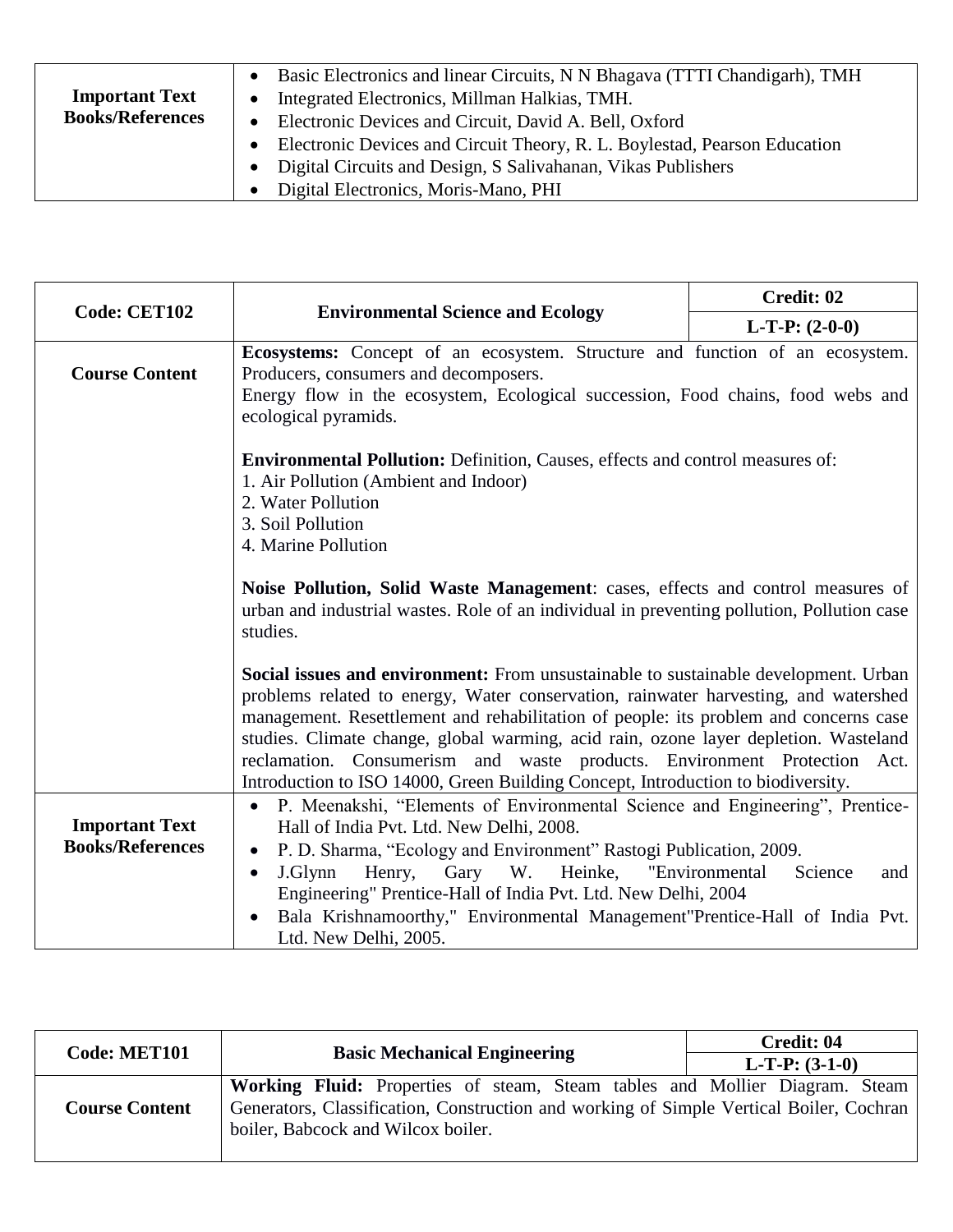|                         | Internal Combustion Engines: Classification of I.C. Engines. Two stroke and Four<br>stroke engines, Otto and Diesel cycles, Calculation of thermal efficiency of cycles,<br>Construction and working of Petrol and Diesel engines, Introduction of Ignition system,<br>Fuel system and Cooling system.                   |
|-------------------------|--------------------------------------------------------------------------------------------------------------------------------------------------------------------------------------------------------------------------------------------------------------------------------------------------------------------------|
|                         | Refrigeration and Air Conditioning: Reverse Carnot cycle, Bell Coleman cycle, Vapour<br>Compression cycle, Calculation of C.O.P. of cycles, Working principles and schematic<br>diagrams of Refrigerator, Desert air cooler, Air Conditioner and Ice plant. Comfort Air<br>Conditioning, Summer Air Conditioning system. |
|                         | <b>Power Transmission:</b> Classification and applications of mechanical drives like belts,<br>ropes, chains and gear drives and their velocity ratios, length of belts, power transmitted,<br>ratio of tensions in belts and ropes, gear trains, Calculation of different parameters.                                   |
|                         | Machine Tools: Construction and Working of Lathe, Drilling machine, Shaper and<br>Milling machine.                                                                                                                                                                                                                       |
|                         | <b>Foundry:</b> Foundry tools and equipments, Procedure for moulding.                                                                                                                                                                                                                                                    |
|                         | <b>Welding:</b> Gas and Arc welding, Soldering and Brazing.                                                                                                                                                                                                                                                              |
| <b>Important Text</b>   | • Mechanical Engineering by Dr. A.K. Rajvanshi                                                                                                                                                                                                                                                                           |
| <b>Books/References</b> | • Elements of Mechanical Engineering by P.N.Gupta and M.P.Poonia                                                                                                                                                                                                                                                         |

| <b>Code: MAT101</b>                              | <b>Mathematics-I</b>                                                                                                                                                                                                                                                                                                                                                          | Credit: 04       |  |
|--------------------------------------------------|-------------------------------------------------------------------------------------------------------------------------------------------------------------------------------------------------------------------------------------------------------------------------------------------------------------------------------------------------------------------------------|------------------|--|
|                                                  |                                                                                                                                                                                                                                                                                                                                                                               | $L-T-P: (3-1-0)$ |  |
| <b>Course Content</b>                            | Matrices: Rank and inverse of matrix by elementary transformation, consistency of<br>linear system of equations and their solution. Eigen values and Eigen vectors. Cayley-<br>Hamilton theorem (statement only) $\&$ its applications. Diagonalization of matrices.                                                                                                          |                  |  |
|                                                  | <b>Differential Calculus :</b> Curvature, Concavity, convexity and points of Inflexion,<br>Asymptotes, Partial differentiation, Euler's theorem on homogeneous functions, Total<br>differentiation, Approximate calculation, Curve tracing (Cartesian and five polar curves-<br>Folium of Descartes, Limacon, Cardioids, Lemniscates of Bernoulli and Equiangular<br>spiral). |                  |  |
|                                                  | Integral Calculus: Improper integrals, Area and length of curves, Surface area and<br>volume of solid of revolution. Multiple integrals, Change of order of integration<br>(Cartesian form).                                                                                                                                                                                  |                  |  |
|                                                  | <b>Vector Calculus:</b> Differentiation and integration of vector functions of scalar variables,<br>scalar and vector fields, gradient, Directional derivative, Divergence, curl. Line integral,<br>Surface integral and Volume integral. Green's, Gauss's and Stokes's theorems<br>(statement only) and their simple applications                                            |                  |  |
| <b>Important Text</b><br><b>Books/References</b> | • R.K.Jain & S R K Iyengar, Advanced Engineering Mathematics, Narosa Pub.House<br>Thomas & Finney, Advanced calculus and geometry Addison-Wesley Pub. Co.<br>D. W. Jordan & P Smith, Mathematical Techniques, OXFORD<br>$\bullet$<br>• Peter V. O'Neil, Advanced Engineering Mathematics, Cengage Learning, New Dehli                                                         |                  |  |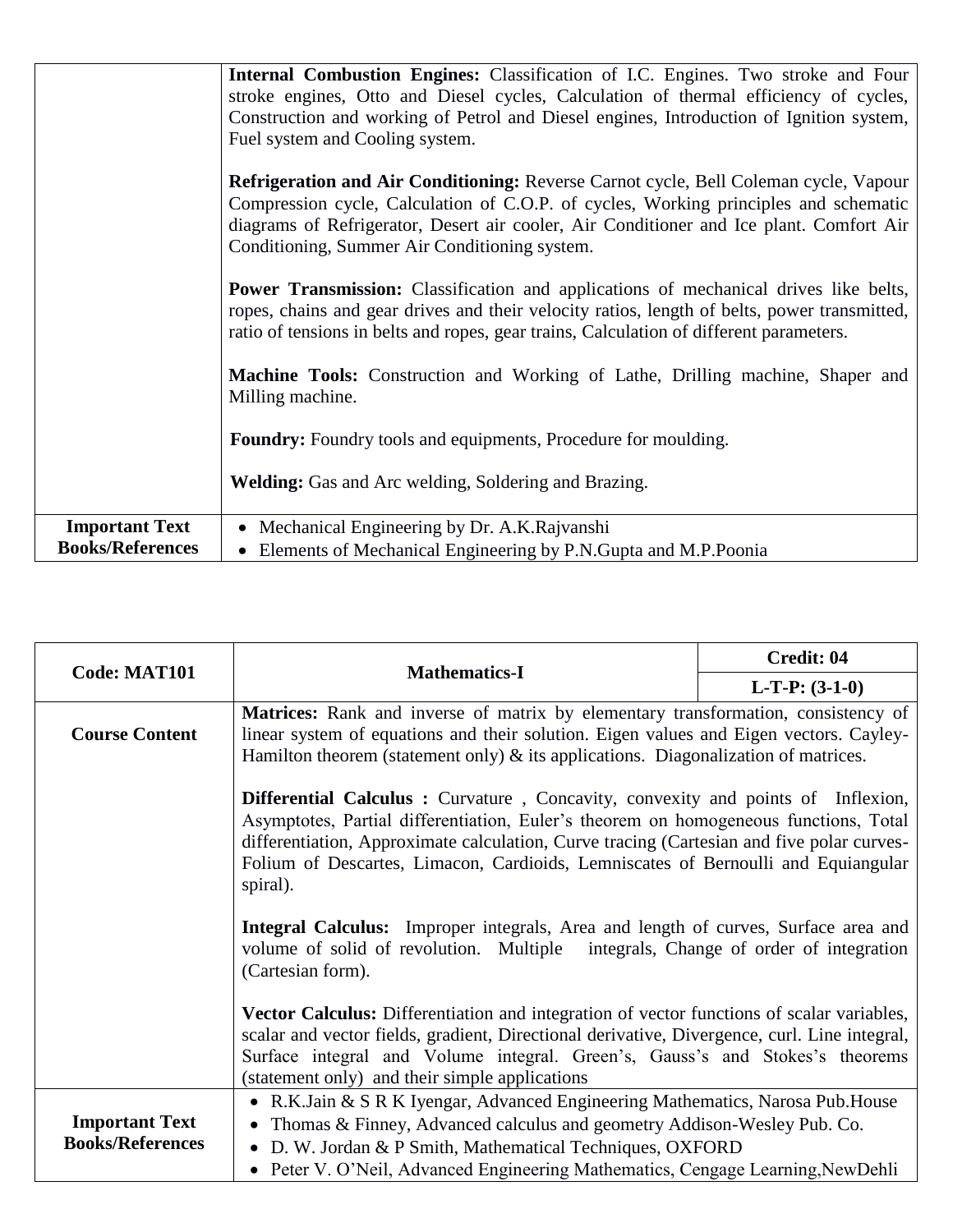|--|

| <b>Code: MAT102</b>                              | <b>Mathematics-II</b>                                                                                                                                                                                                                                                                                                                                                                                                                                                                                                                                                                                                                                                                                                                                                                                                                              | Credit: 04      |  |
|--------------------------------------------------|----------------------------------------------------------------------------------------------------------------------------------------------------------------------------------------------------------------------------------------------------------------------------------------------------------------------------------------------------------------------------------------------------------------------------------------------------------------------------------------------------------------------------------------------------------------------------------------------------------------------------------------------------------------------------------------------------------------------------------------------------------------------------------------------------------------------------------------------------|-----------------|--|
|                                                  |                                                                                                                                                                                                                                                                                                                                                                                                                                                                                                                                                                                                                                                                                                                                                                                                                                                    | $L-T-P:(3-1-0)$ |  |
| <b>Course Content</b>                            | <b>Differential Equations:</b> differential equations of first order $\&$ of first degree: Linear<br>form, reducible to linear form, exact form, Reducible to exact form, Picard's Theorem<br>(statement only).                                                                                                                                                                                                                                                                                                                                                                                                                                                                                                                                                                                                                                    |                 |  |
|                                                  | Linear differential equations with constant coefficients: Differential equations of<br>second & higher order with constant coefficients.                                                                                                                                                                                                                                                                                                                                                                                                                                                                                                                                                                                                                                                                                                           |                 |  |
|                                                  | Second order Ordinary linear differential equations with variable Coefficients:<br>Homogeneous, Exact form, Reducible to exact form, Change of dependent variable<br>(normal form), Change of Independent variable, method of variation of parameters.                                                                                                                                                                                                                                                                                                                                                                                                                                                                                                                                                                                             |                 |  |
|                                                  | Series Solution: Sequence, Power series, radius of conversions, solution in series of<br>second order LDE with variable co-efficient (C.F. only). Regular Single points and<br>extended power series (Frobenius Method).                                                                                                                                                                                                                                                                                                                                                                                                                                                                                                                                                                                                                           |                 |  |
|                                                  | Fourier Series: Fourier series, half range series, change of intervals, harmonic analysis.                                                                                                                                                                                                                                                                                                                                                                                                                                                                                                                                                                                                                                                                                                                                                         |                 |  |
|                                                  | Partial Differential Equation: Formulation and classification of linear and quasi linear<br>partial differential equation of the first order, Lagrange's method for linear Partial<br>Differential Equation of the first order, solution by separation of variables methods,<br>Wave and Diffusion equation in one dimension.                                                                                                                                                                                                                                                                                                                                                                                                                                                                                                                      |                 |  |
| <b>Important Text</b><br><b>Books/References</b> | Erwin Kreyszig, Advanced Engineering Mathmatics, John Wiley.<br>$\bullet$<br>B.V.Ramana, Higher Engineering Mathematics, McGraw - Hill.<br>$\bullet$<br>Peter V. O'Neil, Advanced Engineering Mathematics, Cengage Learning,<br>$\bullet$<br>NewDehli<br>M Ray, A Text Book On Differential equations Students Friends & Co., Agra-2<br>$\bullet$<br>Robert C. Mcowen, Partial Differential Equation Pearson Education.<br>$\bullet$<br>George F. Simmons & S.G. krantz, Differential Equation Tata McGraw - Hill.<br>$\bullet$<br>R.K.Jain & S R K Iyengar, Advanced Engineering Mathematics, Narosa<br>$\bullet$<br>T Amarnath, An Elementary course in partial differential equations, Narosa, New<br>$\bullet$<br>Delhi.<br>S. G. Deo and V. Raghavendra: Ordinar Differential Equations, Tata McGraw Hill<br>$\bullet$<br>Pub. Co., New Delhi |                 |  |

| Code: PHT101          | <b>Physics</b>                                                                                                                                                                        | Credit: 04       |
|-----------------------|---------------------------------------------------------------------------------------------------------------------------------------------------------------------------------------|------------------|
|                       |                                                                                                                                                                                       | $L-T-P: (3-1-0)$ |
| <b>Course Content</b> | <b>Fields</b> : gradient, divergence and curl, Gauss divergence theorem and Stokes theorem;<br>laws of electromagnetism (in vector form); equation of continuity; Maxwell's equations |                  |
|                       | and their interpretation; wave equation for electric and magnetic fields and its solution in                                                                                          |                  |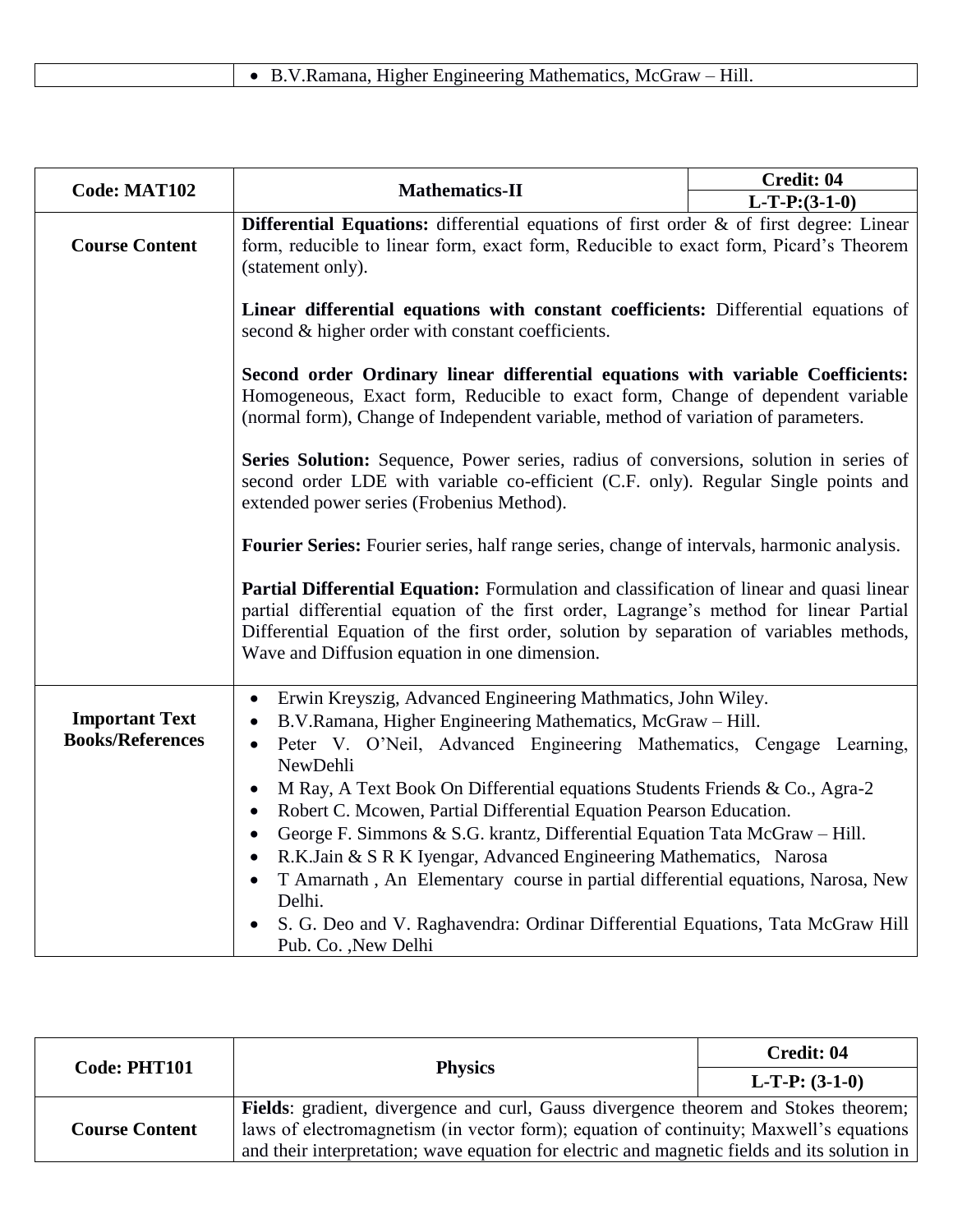|                         | free space; Poynting vector and power flow.                                                                                                                                                                                                                                                                                                    |  |  |
|-------------------------|------------------------------------------------------------------------------------------------------------------------------------------------------------------------------------------------------------------------------------------------------------------------------------------------------------------------------------------------|--|--|
|                         | <b>Temporal and spatial coherence:</b> stimulated emission, Einstein coefficients;<br>requirements for laser action; Types of Lasers- Ruby and He-Ne Laser; Applications of<br>Lasers, Introduction to optical fibers in communication and numerical aperture.                                                                                 |  |  |
|                         | Postulates of Special Theory of Relativity: Lorrentz transformation, Addition of<br>Velocities, relativistic variation of length, time and mass, Einstein's Mass-Energy<br>Relation.                                                                                                                                                           |  |  |
|                         | <b>Compton effect:</b> Heisenberg's uncertainty principle and its applications; concept of<br>phase and group velocity; wave function and Schrodinger equation-both time dependent<br>and time independent; solution of Schrodinger equation in potential well, 3D- box and<br>tunneling problems.                                             |  |  |
|                         | Free electrons in solids: concept of density of states and Fermi energy, intrinsic and<br>extrinsic semiconductors - carrier concentration and Fermi levels; Hall effect in metals<br>and semiconductors, superconductivity: Meissner effect; concept of Cooper pairs,<br>introduction to nano-structured materials; synthesis and properties. |  |  |
|                         | • Concepts of Modern Physics by Beiser (McGraw Hill)                                                                                                                                                                                                                                                                                           |  |  |
| <b>Important Text</b>   | Elements of Electromagnetics by Sadiku (Oxford University Press)<br>$\bullet$                                                                                                                                                                                                                                                                  |  |  |
| <b>Books/References</b> | Introduction to Electrodynamics by Griffiths (Pearson)                                                                                                                                                                                                                                                                                         |  |  |
|                         | Elements of Electromagnetics by Seth (Dhanpat Rai & Co.)<br>Engineering Physics by Joshi (Mc Graw Hill)                                                                                                                                                                                                                                        |  |  |
|                         | Solid State Physics by Wahab (Narosa)                                                                                                                                                                                                                                                                                                          |  |  |
|                         | Solid State Physics by Pillai (Wiley Eastern Ltd.)                                                                                                                                                                                                                                                                                             |  |  |
|                         | • Essentials of Engineering Physics by A. S. Vasudeva (S. Chand)                                                                                                                                                                                                                                                                               |  |  |

| Code: CYT101          | <b>Chemistry</b>                                                                          | Credit: 04       |
|-----------------------|-------------------------------------------------------------------------------------------|------------------|
|                       |                                                                                           | $L-T-P: (3-1-0)$ |
|                       | <b>Chemistry of water and its treatment</b> : Introduction, Hardness, Degree of hardness, |                  |
| <b>Course Content</b> | Determination of hardness by complexometric method (EDTA method)                          |                  |
|                       | Municipal Water Supply: Requisites of drinking water, purification of water by            |                  |
|                       | Sedimentation, Filtration and disinfection methods.                                       |                  |
|                       | Water for steam Making: Sludge and scale formation and caustic embrittlement.             |                  |
|                       | Methods of Boiler Water Treatment: Lime Soda process (hot and cold lime soda              |                  |
|                       | process), Permutit or Zeolite process and Deionization or Demineralization.               |                  |
|                       | Corrosion: Introduction, theories of corrosion, Galvanic cell and concentration cell      |                  |
|                       | corrosion. Methods of protection against corrosion.                                       |                  |
|                       | Lubricants: Methods of lubrication, Uses and properties of lubricants viz. Viscosity      |                  |
|                       | & Viscosity index, Flash & fire point, Cloud and pour point.                              |                  |
|                       | Fuels and Non conventional energy sources: Introduction and characteristics of Fuels.     |                  |
|                       | Solid Fuels: Gross and Net calorific values, Determination of calorific value by Bomb     |                  |
|                       | calorimeter and Junker's calorimeter.                                                     |                  |
|                       | Liquid Fuels: Petroleum: Occurrence and composition, mining, refining and fractional      |                  |
|                       | distillation of crude petroleum, Cracking, Thermal and Catalytic cracking, synthetic      |                  |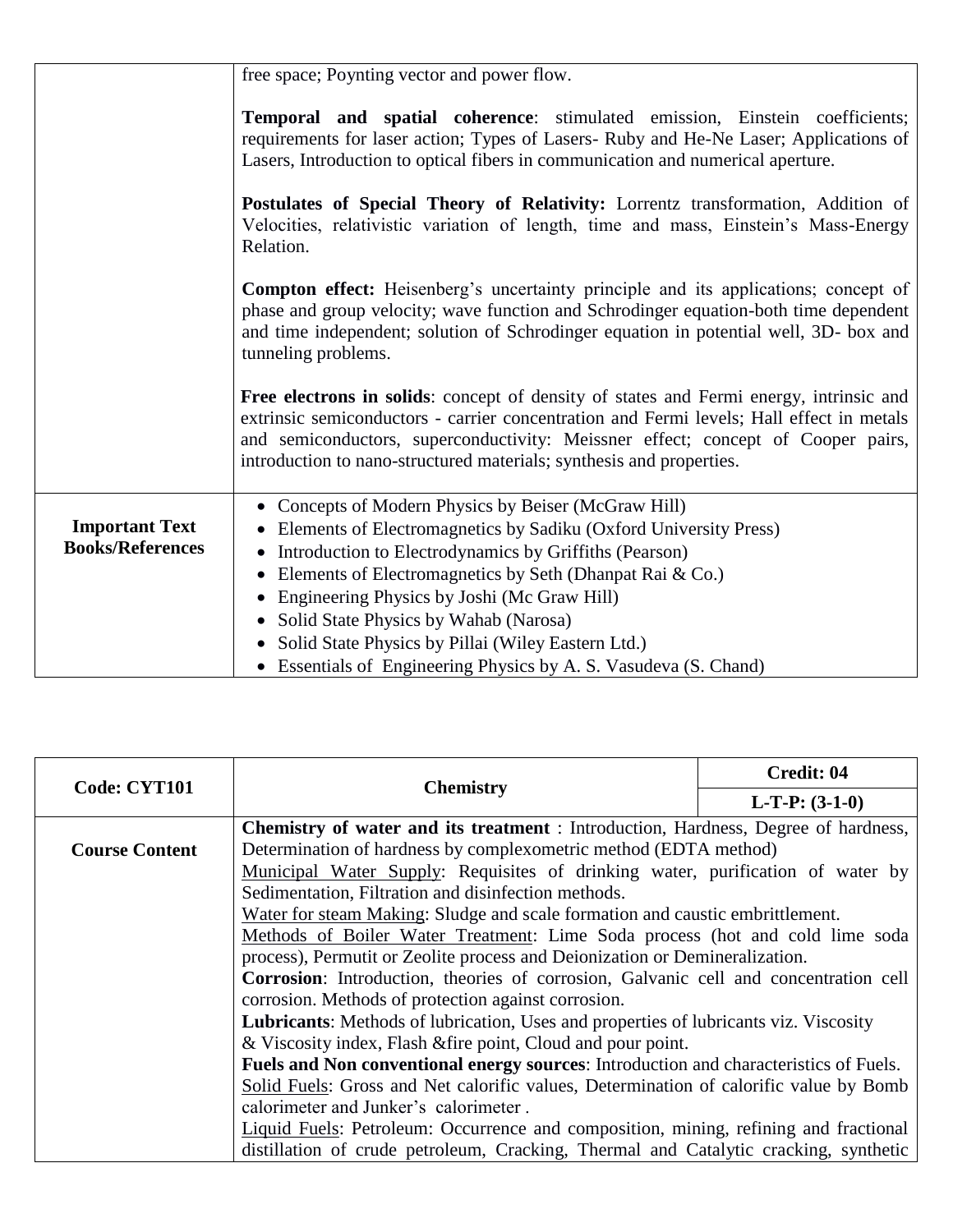|                         | petrol and reforming. Knocking, Anti-knocking Agents, Octane number and Cetane                |  |  |  |
|-------------------------|-----------------------------------------------------------------------------------------------|--|--|--|
|                         | number.<br>Fuel Cell: Introduction to Fuel Cell, H2-O2 Fuel cell.                             |  |  |  |
|                         |                                                                                               |  |  |  |
|                         | <b>Explosives:</b> Introduction, Classification, Requisites of<br>Explosives, Applications of |  |  |  |
|                         | Explosives.                                                                                   |  |  |  |
|                         | New Engineering Materials: Brief idea of Organic electronic materials and fullerenes.         |  |  |  |
|                         | <b>Building materials:</b> Introduction, manufacture of cement and its chemistry. Refractory: |  |  |  |
|                         | Introduction, classification and requirements.                                                |  |  |  |
|                         | Glass: Introduction, classification and types of glass.                                       |  |  |  |
|                         | Numerical problems based on Water Treatment, Fuels and Non conventional energy                |  |  |  |
|                         | sources.                                                                                      |  |  |  |
|                         |                                                                                               |  |  |  |
|                         | Engineering chemistry: A Text book by S.K. Jain & K.D. Gupta, Jaipur Publishing<br>$\bullet$  |  |  |  |
| <b>Important Text</b>   | House.                                                                                        |  |  |  |
| <b>Books/References</b> | • Engineering chemistry: A Text book by P.C. Jain, Dhanpat Rai $\&$ Sons.                     |  |  |  |
|                         | • Engineering chemistry: A Text book by S.S. Dara, S. Chand & Co.                             |  |  |  |
|                         |                                                                                               |  |  |  |

| Code: HST102            |                                                                                            | Credit: 03       |  |
|-------------------------|--------------------------------------------------------------------------------------------|------------------|--|
|                         | <b>Basic Economics</b>                                                                     | $L-T-P: (2-1-0)$ |  |
|                         | Basic Economic Concepts and foundations of economics for decision - making; circular       |                  |  |
| <b>Course Content</b>   | flows<br>Demand analysis and consumer behaviour; elasticity of demand and its measurement; |                  |  |
|                         |                                                                                            |                  |  |
|                         | supply analysis and price – mechanism.                                                     |                  |  |
|                         | Production Analysis – short run and long run production functions; law of variable         |                  |  |
|                         | proportions and returns to scale.                                                          |                  |  |
|                         | Cost Concepts and Analysis (short run and long run), Revenue curves under perfect and      |                  |  |
|                         | imperfect competition                                                                      |                  |  |
|                         | Break Even Analysis (revenue – cost –output relationship).                                 |                  |  |
|                         | Market Structures; pricing in perfect competition, monopoly, monopolistic competition      |                  |  |
|                         | and oligopoly.                                                                             |                  |  |
|                         | Economic Appraisal Techniques (pay - back period, NPV, IRR, cost - benefit ratio).         |                  |  |
|                         | Macro Economic Concepts such as national income, inflation, deflation, stagflation,        |                  |  |
|                         | monetary and fiscal policies, business cycles, foreign exchange rates and balance of       |                  |  |
|                         | payments                                                                                   |                  |  |
|                         | • Managerial Economics, H.C. Peterson, W. Cris Lewis & S.K.Jain; Prentice Hall.            |                  |  |
| <b>Important Text</b>   | Managerial Economics, Suma Damodran; Oxford University Press.                              |                  |  |
| <b>Books/References</b> | Managerial Economics, G.S. Gupta; Tata Mc Graw Hill.                                       |                  |  |
|                         | Industrial Economics, An Introductory Text Book, R.R. Barthwal; New Age                    |                  |  |
|                         | International (P) Limited.                                                                 |                  |  |
|                         | • Economics; Samuelson, Nordhaus; Tata Mc Graw Hill.                                       |                  |  |
|                         | Managerial Economics, C.S. Barla,; National Publishing House, N. Delhi                     |                  |  |
|                         | • Managerial Economics, N.D. Mathur; Shivam Book House (Pvt. Ltd.), Jaipur                 |                  |  |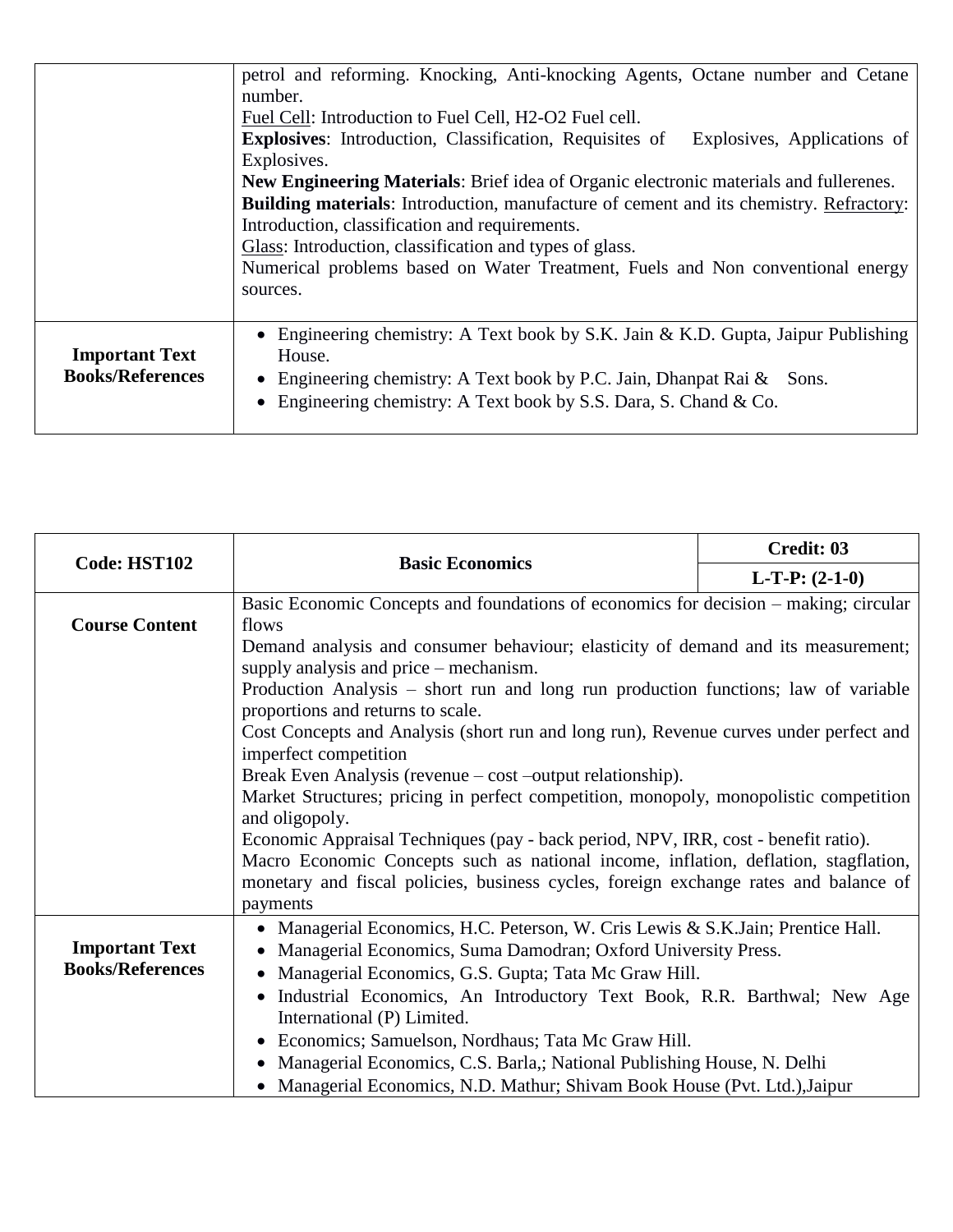|                                                  | Code: HST101<br><b>Technical Communication</b>                                                                                                                                                                                                                                                                                                                                                                                                                                                                                                                                                          | Credit: 02       |
|--------------------------------------------------|---------------------------------------------------------------------------------------------------------------------------------------------------------------------------------------------------------------------------------------------------------------------------------------------------------------------------------------------------------------------------------------------------------------------------------------------------------------------------------------------------------------------------------------------------------------------------------------------------------|------------------|
|                                                  |                                                                                                                                                                                                                                                                                                                                                                                                                                                                                                                                                                                                         | $L-T-P: (1-2-0)$ |
| <b>Course Content</b>                            | Objectives:                                                                                                                                                                                                                                                                                                                                                                                                                                                                                                                                                                                             |                  |
|                                                  | • To improve the students' key skills for effective communication including reading,<br>listening, comprehending, speaking and composing through the lectures and tutorials.<br>• With the increased number of smaller groups of students in the tutorials, the teaching<br>methodology in the classroom is proposed to be more interactive so that at the end of<br>the semester, the students are able to express themselves comfortably in English.<br>• To assist the students in using language and literature to enhance and express their<br>knowledge of technical, social and cultural issues. |                  |
|                                                  | <b>Syllabus:</b>                                                                                                                                                                                                                                                                                                                                                                                                                                                                                                                                                                                        |                  |
|                                                  | 1. Reading and Comprehension: Selected chapters from the prescribed textbook:<br>Insights: A Course in English Literature and Language by K. Elango. Orient<br>Blackswan Publishers, 2009.<br>2. Writing and Composition: Letters - Formal and Informal, Creative Writing, Précis<br>Writing, Résumé, Projects on Social Issues<br>3. Language Skills: Common Errors, Prepositions, Tenses, Passive Voice, Conditional<br>Sentences, Reported speech, Subject-Verb Agreement, Idioms and Proverbs,<br>Vocabulary-building.                                                                              |                  |
| <b>Important Text</b><br><b>Books/References</b> | • Eastwood, John. Oxford Practice Grammar: Oxford University Press.<br>• Murphy, Raymond. English Grammar in Use, Third Edition. Cambridge University<br>Press.<br>• Greenbaum, Sydney. Oxford English Grammar. Oxford University Press.<br>• Carter, Ronald, Rebecca Hughes, Michael McCarthy. Exploring Grammar in Context<br>- Upper Intermediate and Advanced. Cambridge University Press.<br>• Hewings, Martin. Advanced Grammar in Use: A Self-study Reference and Practice                                                                                                                       |                  |
|                                                  | Book. Cambridge University Press, 2005.                                                                                                                                                                                                                                                                                                                                                                                                                                                                                                                                                                 |                  |

| Code: CET101          | <b>Computer Aided Engineering Drawing</b>                                                                                                                     | Credit: 02              |
|-----------------------|---------------------------------------------------------------------------------------------------------------------------------------------------------------|-------------------------|
|                       |                                                                                                                                                               | <b>L-T-P:</b> $(1-0-2)$ |
|                       | <b>Basic Concepts:</b> - Importance of drawing, Drawing standards, Types of Lines, Layout                                                                     |                         |
| <b>Course Content</b> | and printing of drawing, Principles and methods of dimensioning, Scaling                                                                                      |                         |
|                       | <b>Introduction to AutoCAD</b>                                                                                                                                |                         |
|                       | <b>Orthographic Projections:</b> Introduction to different types of projections and their<br>uses, Orthographic projection, I angle and III angle projections |                         |
|                       | Projection of points lying in different quadrants, Projections of lines inclined to one or                                                                    |                         |
|                       | more planes, Traces, True length of line and its inclination with principal planes,                                                                           |                         |
|                       | Projection on auxillary plane.                                                                                                                                |                         |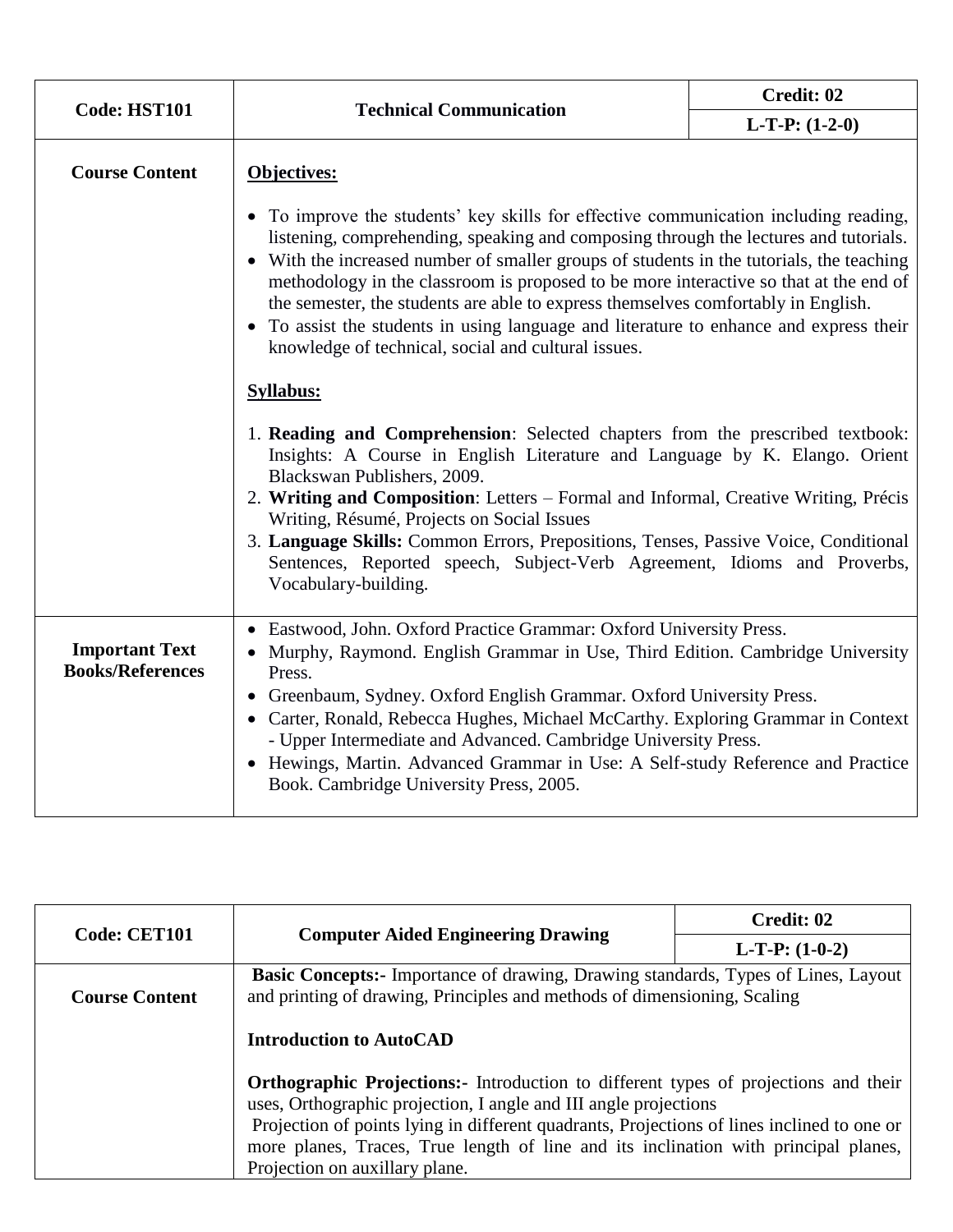|                                                  | Projection of planes other than reference planes, Planes perpendicular and inclined to<br>principal planes, Traces, Cases of planes of different shapes and making different<br>angles with one or both reference planes, True shape of the plane figure.<br>Projection of regular solids and simple objects like tetrahedron, cube, polygonal prism<br>and pyramid etc. Cases of solids placed in different positions with axis, faces and/or<br>side of solids making given angles with reference planes.<br><b>Sections :-</b> Importance of sectioning, Principles and types of sectioning, Cutting plane<br>representation, Sections of solids, Sectional views and true shape of sections, Hatching.<br><b>Development of Surfaces :-</b> Development of surface of simple and sectioned solids.<br><b>Method of drawing projections:</b> Isometric and oblique projections<br>Drawing of elements like screws, nuts and bolts, locking, welding and riveting joints<br>and symbols |
|--------------------------------------------------|-------------------------------------------------------------------------------------------------------------------------------------------------------------------------------------------------------------------------------------------------------------------------------------------------------------------------------------------------------------------------------------------------------------------------------------------------------------------------------------------------------------------------------------------------------------------------------------------------------------------------------------------------------------------------------------------------------------------------------------------------------------------------------------------------------------------------------------------------------------------------------------------------------------------------------------------------------------------------------------------|
| <b>Important Text</b><br><b>Books/References</b> | Engineering Drawing $-$ P.S. Gil<br>Engineering Drawing – N.D. Bhatt                                                                                                                                                                                                                                                                                                                                                                                                                                                                                                                                                                                                                                                                                                                                                                                                                                                                                                                      |
|                                                  | Engineering Drawing – P. Bali                                                                                                                                                                                                                                                                                                                                                                                                                                                                                                                                                                                                                                                                                                                                                                                                                                                                                                                                                             |

## **Practical and Sessional Subjects**

| Code: HSP103                                     |                                                                                                                                                                                                                                                                                                                                                                                                        | Credit: 01                                                                          |  |
|--------------------------------------------------|--------------------------------------------------------------------------------------------------------------------------------------------------------------------------------------------------------------------------------------------------------------------------------------------------------------------------------------------------------------------------------------------------------|-------------------------------------------------------------------------------------|--|
|                                                  | <b>Language Laboratory</b>                                                                                                                                                                                                                                                                                                                                                                             | $L-T-P:(0-0-2)$                                                                     |  |
| <b>Course Content</b>                            | Objectives:                                                                                                                                                                                                                                                                                                                                                                                            |                                                                                     |  |
|                                                  | • To provide an opportunity to the students to improve their pronunciation and<br>language skills through the Language Laboratory software.                                                                                                                                                                                                                                                            |                                                                                     |  |
|                                                  | skills and fluency in English.                                                                                                                                                                                                                                                                                                                                                                         | • To engage them in interactive exercises focusing on improving their communication |  |
|                                                  | <b>Syllabus:</b>                                                                                                                                                                                                                                                                                                                                                                                       |                                                                                     |  |
|                                                  | 1. Pronunciation Practice: Practice Phonetic Symbols (IPA) and Transcription on<br><b>Language Laboratory Software</b>                                                                                                                                                                                                                                                                                 |                                                                                     |  |
|                                                  | 2. Language Skills: Practice in Common Errors, Prepositions, Tenses, Passive Voice,<br>Conditional Sentences, Reported Speech, Subject-Verb Agreement, Idioms and<br>Proverbs on Language Laboratory Software                                                                                                                                                                                          |                                                                                     |  |
|                                                  | 3. Speaking Skills Practice: Self-presentation, Extempore, Just-a-Minute, Weave-a-<br>Story, Elocution, Expansion of Themes, and Presentation of Projects                                                                                                                                                                                                                                              |                                                                                     |  |
| <b>Important Text</b><br><b>Books/References</b> | Jones, Daniel. English Pronouncing Dictionary. ELBS.<br>Sethi, J., P.V. Dhamija. A Course in Phonetics and Spoken English. PHI Learning.<br>$\bullet$<br>McKay, Matthew, Martha Davis, Patrick Fanning. Messages: The Communication<br>$\bullet$<br>Skills Book. New Harbinger Publications; Third Edition, 2009.<br>Mitra, Barun K. Personality Development and Soft Skills. Oxford University Press. |                                                                                     |  |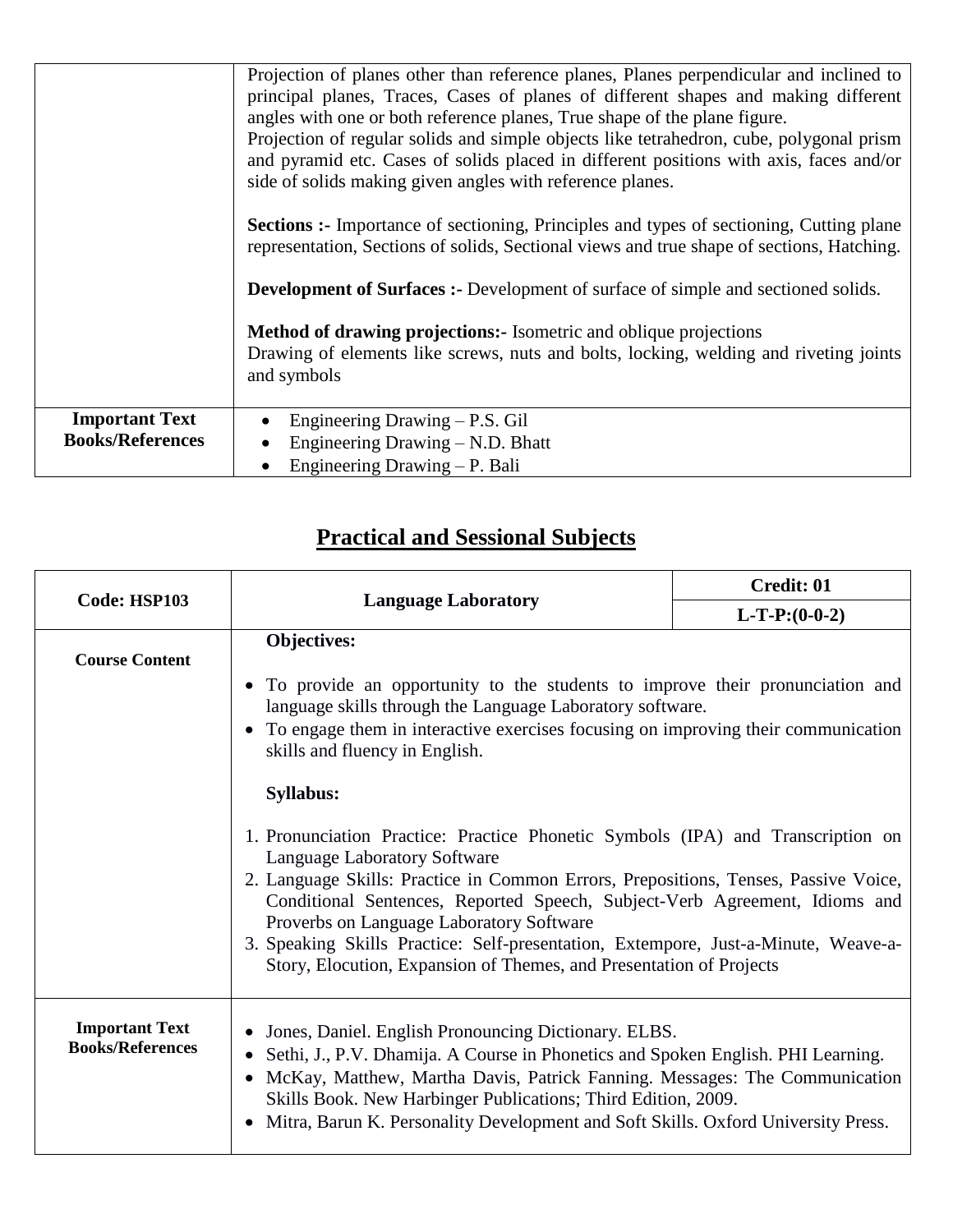| Code: PHP102          | <b>Physics Lab</b>                                                                                                                                                                                                                                                                                                                                                                                                                                                                                                                                                                                                                                                                                                                                                                                                                                                                                                                                                                                                                                                                                     | Credit: 01      |
|-----------------------|--------------------------------------------------------------------------------------------------------------------------------------------------------------------------------------------------------------------------------------------------------------------------------------------------------------------------------------------------------------------------------------------------------------------------------------------------------------------------------------------------------------------------------------------------------------------------------------------------------------------------------------------------------------------------------------------------------------------------------------------------------------------------------------------------------------------------------------------------------------------------------------------------------------------------------------------------------------------------------------------------------------------------------------------------------------------------------------------------------|-----------------|
|                       |                                                                                                                                                                                                                                                                                                                                                                                                                                                                                                                                                                                                                                                                                                                                                                                                                                                                                                                                                                                                                                                                                                        | $L-T-P:(0-0-2)$ |
| <b>Course Content</b> | The students shall complete at least nine experiments out of the following during the<br>semester:                                                                                                                                                                                                                                                                                                                                                                                                                                                                                                                                                                                                                                                                                                                                                                                                                                                                                                                                                                                                     |                 |
|                       | 1. To study the Hall effect in a semiconductor and determine the Hall coefficient.<br>2. To determine the value of Planck's constant using a photo-cell.<br>To determine the band gap of a given semiconducting p-n junction diode (n or p<br>3.<br>type).<br>4. To determine the input, output and transfer characteristics of a given transistor<br>(npn or pnp).<br>5. To study the I-H curve and hysteresis losses in a given magnetic material.<br>6. To study the variation of magnetic field along the axis of a uniform circular coil<br>and also determine its diameter.<br>7. To study the temperature variation of resistivity using four probe method and<br>determine the band gap of a given semiconductor.<br>8. To study the interference fringes in Fresnel's biprism and determine the<br>wavelength of sodium light.<br>9. To study the diffraction spectra using a plane transmission grating and find the<br>wavelength of light constituents.<br>10. To study the polarization of light using a biquartz polarimeter and determine the<br>specific rotation of glucose solution. |                 |
|                       | 11. To study the formation of Newton's rings and determine the wavelength of sodium<br>light.                                                                                                                                                                                                                                                                                                                                                                                                                                                                                                                                                                                                                                                                                                                                                                                                                                                                                                                                                                                                          |                 |
|                       | 12. To determine the numerical aperture of a given optical fibre cable using a laser<br>source.<br>13. To determine the dielectric constant of a given solid.                                                                                                                                                                                                                                                                                                                                                                                                                                                                                                                                                                                                                                                                                                                                                                                                                                                                                                                                          |                 |

| <b>Code: MEP102</b>   | <b>Workshop Practice</b>                                                                                                                                                                           | Credit: 01     |
|-----------------------|----------------------------------------------------------------------------------------------------------------------------------------------------------------------------------------------------|----------------|
|                       |                                                                                                                                                                                                    | $L-T-P(0-0-2)$ |
| <b>Course Content</b> | 1. Machine Shop -- 3 Turns<br>a) Introduction to Lathe, Shaper, Drilling, Grinder, Milling machines -- 1 Turn<br>b) Job on lathe machine--Simple Turning, Step turning, facing, Knurling,--2 Turns |                |
|                       | 2. Welding Shop -- 3 Turns<br>a) Introduction to Gas, Arc and Spot Welding-- 1 Turn<br>b) Job on Spark and Gas welding --2 Turns                                                                   |                |
|                       | 3. Foundry-- 3 Turns<br>a) Introduction to Oil, Electric Furnace, Foundry tools, Sand, etc--1 Turn<br>b) Moulding Job --2 Turns                                                                    |                |
|                       | 4. Fitting Shop -- 3 Turns<br>a) Introduction to various Fitting tools, -- 1 Turn<br>b) Job-Filing, Drilling, Tapping etc, --2 Turns                                                               |                |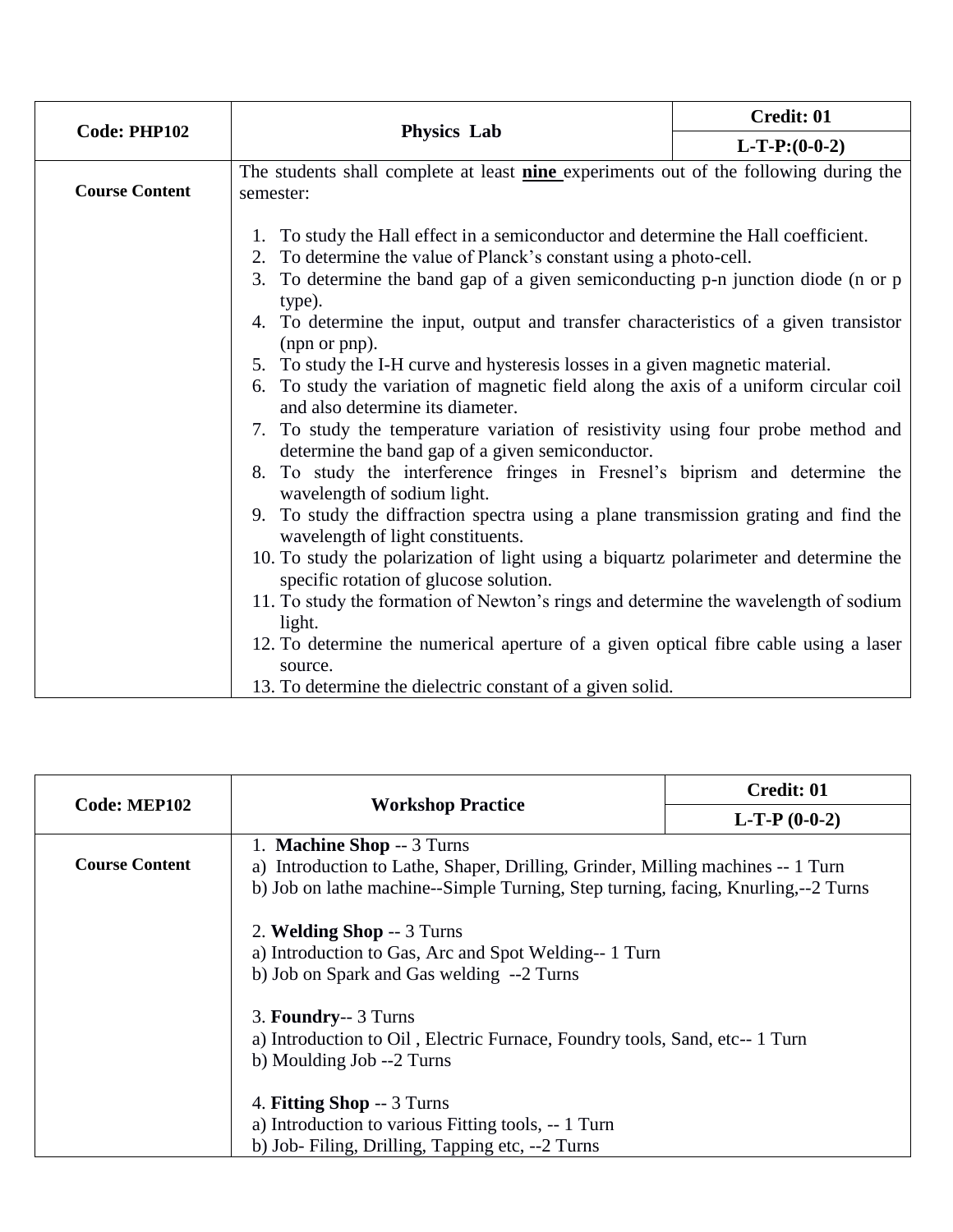|                       | <b>Electrical Engineering Lab</b>                                                                                                         | Credit: 01       |  |
|-----------------------|-------------------------------------------------------------------------------------------------------------------------------------------|------------------|--|
| Code: EEP102          |                                                                                                                                           | $L-T-P: (0-0-2)$ |  |
|                       | <b>LIST OF EXPERIMENTS:</b>                                                                                                               |                  |  |
| <b>Course Content</b> |                                                                                                                                           |                  |  |
|                       | PREREQUISITE:                                                                                                                             |                  |  |
|                       | 1. The knowledge of electrical science lab.                                                                                               |                  |  |
|                       | 2. The knowledge of the electric supply distribution system.                                                                              |                  |  |
|                       | 3. The knowledge of basic measuring instruments.                                                                                          |                  |  |
|                       | 4. The knowledge of the behavior of the basic circuit elements R, L and C.                                                                |                  |  |
|                       | PART-A (PRACTICAL)                                                                                                                        |                  |  |
|                       | 1. To determine the inductance and effective resistance of the given choke coil.                                                          |                  |  |
|                       | 2. To observe the operation of a given fluorescent lamp and determine its power                                                           |                  |  |
|                       | factor.                                                                                                                                   |                  |  |
|                       | 3. To verify KCL and KVL for a given network on d.c supply.                                                                               |                  |  |
|                       | 4. To verify Thevenin's theorem for a given network.                                                                                      |                  |  |
|                       | 5. To verify Norton's theorem for a given network.                                                                                        |                  |  |
|                       | 6. To observe sinusoidal a.c. waveform on C.R.O. and to determine its frequency,<br>time period, peak value, peak factor and form factor. |                  |  |
|                       | PART-B (STUDY)                                                                                                                            |                  |  |
|                       | 1. To study various electrical accessories.                                                                                               |                  |  |
|                       | 2. To study various electrical wirings.                                                                                                   |                  |  |
|                       | 3. To study various electrical appliances. (Electric iron, immersion rod, table fan,<br>ceiling fan etc.)                                 |                  |  |
|                       | 4. To study various electrical lamps (sodium vapour, mercury vapour, incandescent<br>$etc.$ )                                             |                  |  |

| Code: CYP102          |                            |                                                                        | Credit: 01      |  |
|-----------------------|----------------------------|------------------------------------------------------------------------|-----------------|--|
|                       |                            | <b>Chemistry Lab</b>                                                   | $L-T-P:(0-0-2)$ |  |
|                       | <b>List of Experiments</b> |                                                                        |                 |  |
| <b>Course Content</b> |                            |                                                                        |                 |  |
|                       |                            | 1. To determine the percentage of available chlorine in given sample   | of bleaching    |  |
|                       | Powder.                    |                                                                        |                 |  |
|                       |                            | 2. To determine hardness of Water by EDTA method.                      |                 |  |
|                       |                            | 3. To determine the total alkalinity of water.                         |                 |  |
|                       |                            | 4. To determine the amount of various oxidizing agents iodometrically. |                 |  |
|                       |                            | 5. Analysis of ores and alloys.                                        |                 |  |
|                       |                            | Estimation of copper in brass.<br>(1)                                  |                 |  |
|                       |                            | (ii) Estimation of iron in plain carbon steel.                         |                 |  |
|                       |                            | (iii) Estimation of iron in Hematite ore.                              |                 |  |
|                       |                            | 6. Preparation of Bakelite polymer.                                    |                 |  |
|                       |                            | 7. Synthesis of Nylon 66                                               |                 |  |
|                       | 8.                         | Synthesis of Melamine.                                                 |                 |  |
|                       |                            | 9. Determination of Viscosity of an oil by Redwood Viscometer.         |                 |  |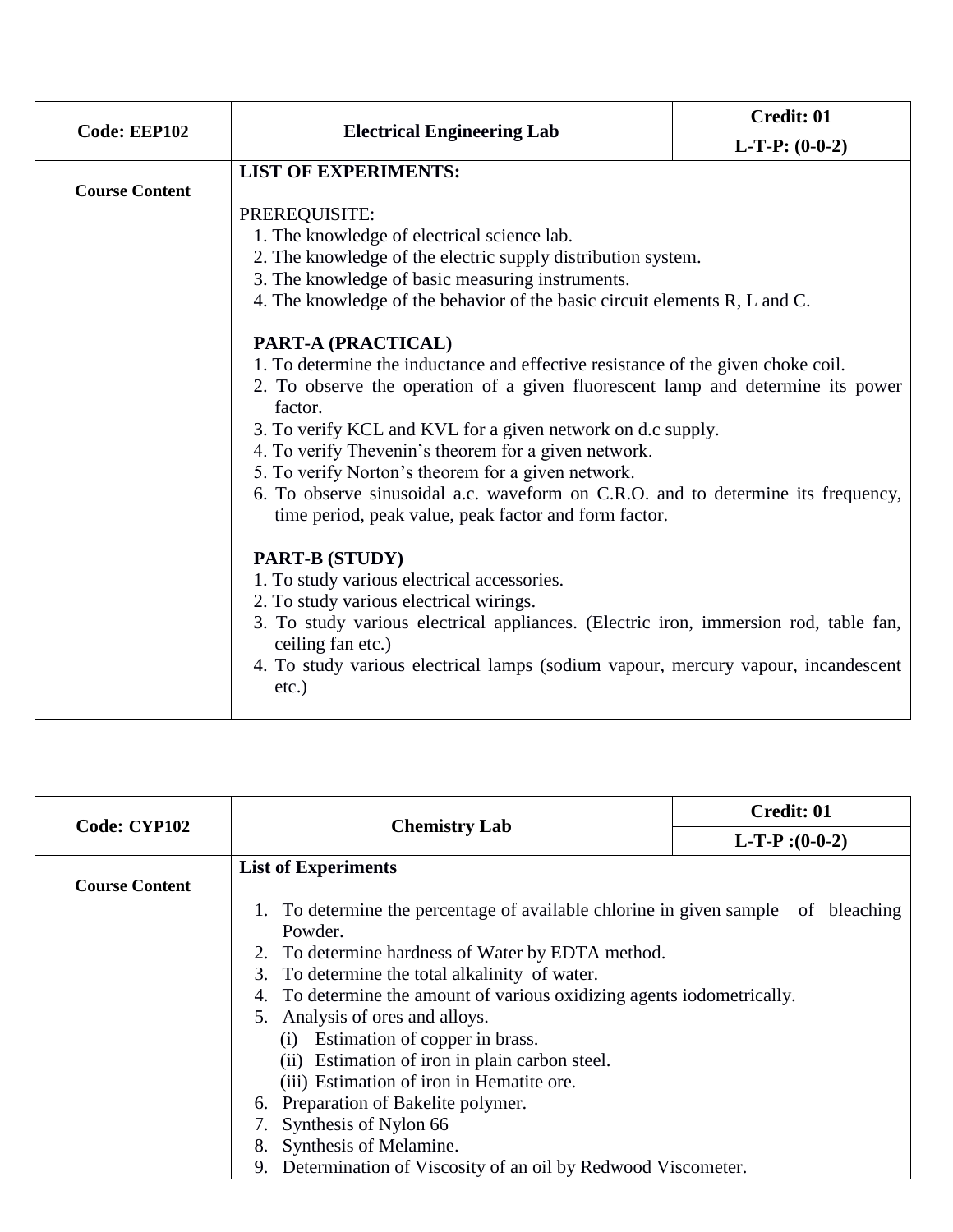|                                                  | 10. To carry out Conductometric titration.                                                                                                                                                                                 |
|--------------------------------------------------|----------------------------------------------------------------------------------------------------------------------------------------------------------------------------------------------------------------------------|
| <b>Important Text</b><br><b>Books/References</b> | 1. Laboratory Manual on engineering chemistry by S.K. Bhasin & Sudha Rani,<br>Dhanpat Rai Publishing Company, New Delhi.<br>2. A text book of Practical chemistry by K.D. Gupta & K.K. Saxena<br>University Press, Jaipur. |

| Code: CPP102          |                                                                                                                                                                                  |                                                                                                                           |                                                                           | Credit: 01                                                                        |  |  |  |
|-----------------------|----------------------------------------------------------------------------------------------------------------------------------------------------------------------------------|---------------------------------------------------------------------------------------------------------------------------|---------------------------------------------------------------------------|-----------------------------------------------------------------------------------|--|--|--|
|                       |                                                                                                                                                                                  | <b>Programming Lab</b>                                                                                                    | $L-T-P: (0-0-2)$                                                          |                                                                                   |  |  |  |
|                       | <b>Formula based</b>                                                                                                                                                             |                                                                                                                           |                                                                           |                                                                                   |  |  |  |
| <b>Course Content</b> | Wap to perform addition of two numbers.<br>1.                                                                                                                                    |                                                                                                                           |                                                                           |                                                                                   |  |  |  |
|                       | $\frac{1}{2}$ .                                                                                                                                                                  | 2. Wap to perform operations of a calculator (all primitive operations $'$ , $'$ , $'$ ,<br>$\leftrightarrow$             |                                                                           |                                                                                   |  |  |  |
|                       | Wap to determine area and circumference of a circle.<br>3.                                                                                                                       |                                                                                                                           |                                                                           |                                                                                   |  |  |  |
|                       |                                                                                                                                                                                  | 4. Wap to calculate simple and compound interest when rate, principal and time is                                         |                                                                           |                                                                                   |  |  |  |
|                       |                                                                                                                                                                                  | given.                                                                                                                    |                                                                           |                                                                                   |  |  |  |
|                       |                                                                                                                                                                                  | 5. Wap to interchange values of two variables using a third variable.                                                     |                                                                           |                                                                                   |  |  |  |
|                       |                                                                                                                                                                                  | 6. Wap to find out distance between two points e.g. $(x1, y1)$ and $(x2, y2)$ .<br>Distance= $\sqrt{(x2-x1)^2+(y2-y1)^2}$ |                                                                           |                                                                                   |  |  |  |
|                       | IF-else<br>1. Wap to accept a year and find whether it is a leap year or not.                                                                                                    |                                                                                                                           |                                                                           |                                                                                   |  |  |  |
|                       |                                                                                                                                                                                  |                                                                                                                           |                                                                           |                                                                                   |  |  |  |
|                       |                                                                                                                                                                                  | 2. Wap to determine type of triangle (i.e. isosceles, equilateral or scalene) when three                                  |                                                                           |                                                                                   |  |  |  |
|                       | sides of it are given.                                                                                                                                                           |                                                                                                                           |                                                                           |                                                                                   |  |  |  |
|                       | 3. Wap to find largest of three numbers.<br>4. Wap to accept marks of a student in any three subjects and display his/her result (I                                              |                                                                                                                           |                                                                           |                                                                                   |  |  |  |
|                       |                                                                                                                                                                                  |                                                                                                                           |                                                                           |                                                                                   |  |  |  |
|                       |                                                                                                                                                                                  | /II /III / FAIL).                                                                                                         |                                                                           |                                                                                   |  |  |  |
|                       | 5. Wap to calculate amount of a telephone bill for the following criteria.<br>Calls<br>charge per call (Rs.)                                                                     |                                                                                                                           |                                                                           |                                                                                   |  |  |  |
|                       |                                                                                                                                                                                  | $1-150$<br>a)                                                                                                             | $\overline{0}$                                                            |                                                                                   |  |  |  |
|                       |                                                                                                                                                                                  | 151-250<br>b)                                                                                                             | .9                                                                        |                                                                                   |  |  |  |
|                       |                                                                                                                                                                                  | 251-400<br>$\mathbf{c})$                                                                                                  | 1.2                                                                       |                                                                                   |  |  |  |
|                       |                                                                                                                                                                                  | 401 on wards<br>d)                                                                                                        | 1.5                                                                       |                                                                                   |  |  |  |
|                       | 6.                                                                                                                                                                               |                                                                                                                           | Wap to calculate amount of a electricity bill for the following criteria. |                                                                                   |  |  |  |
|                       |                                                                                                                                                                                  | Units                                                                                                                     | charge per unit (Rs.)                                                     |                                                                                   |  |  |  |
|                       |                                                                                                                                                                                  | $1 - 100$<br>a)                                                                                                           | $\overline{0}$                                                            |                                                                                   |  |  |  |
|                       |                                                                                                                                                                                  | b) $101-200$                                                                                                              | 1.5                                                                       |                                                                                   |  |  |  |
|                       |                                                                                                                                                                                  | 201-400<br>c)                                                                                                             | 2.5                                                                       |                                                                                   |  |  |  |
|                       |                                                                                                                                                                                  | 401 on wards<br>d)                                                                                                        | 3.5                                                                       |                                                                                   |  |  |  |
|                       |                                                                                                                                                                                  | <b>Switch case</b>                                                                                                        |                                                                           |                                                                                   |  |  |  |
|                       |                                                                                                                                                                                  |                                                                                                                           |                                                                           | 1. Wap to perform 5 basic arithmetic operations depending on what the user wants. |  |  |  |
|                       | Display a menu.                                                                                                                                                                  |                                                                                                                           |                                                                           |                                                                                   |  |  |  |
|                       |                                                                                                                                                                                  | a. $\leftrightarrow$ For addition<br>b. '-' For subtraction<br>"*** For multiplication<br>c.<br>d. '/' For division       |                                                                           |                                                                                   |  |  |  |
|                       |                                                                                                                                                                                  |                                                                                                                           |                                                                           |                                                                                   |  |  |  |
|                       |                                                                                                                                                                                  |                                                                                                                           |                                                                           |                                                                                   |  |  |  |
|                       | e. '%' For modulus.<br>2. Wap to take month no. input and display no. of days into that month.<br>3. Wap to take month no. input and display total no. of days into those months |                                                                                                                           |                                                                           |                                                                                   |  |  |  |
|                       |                                                                                                                                                                                  |                                                                                                                           |                                                                           |                                                                                   |  |  |  |
|                       |                                                                                                                                                                                  |                                                                                                                           |                                                                           |                                                                                   |  |  |  |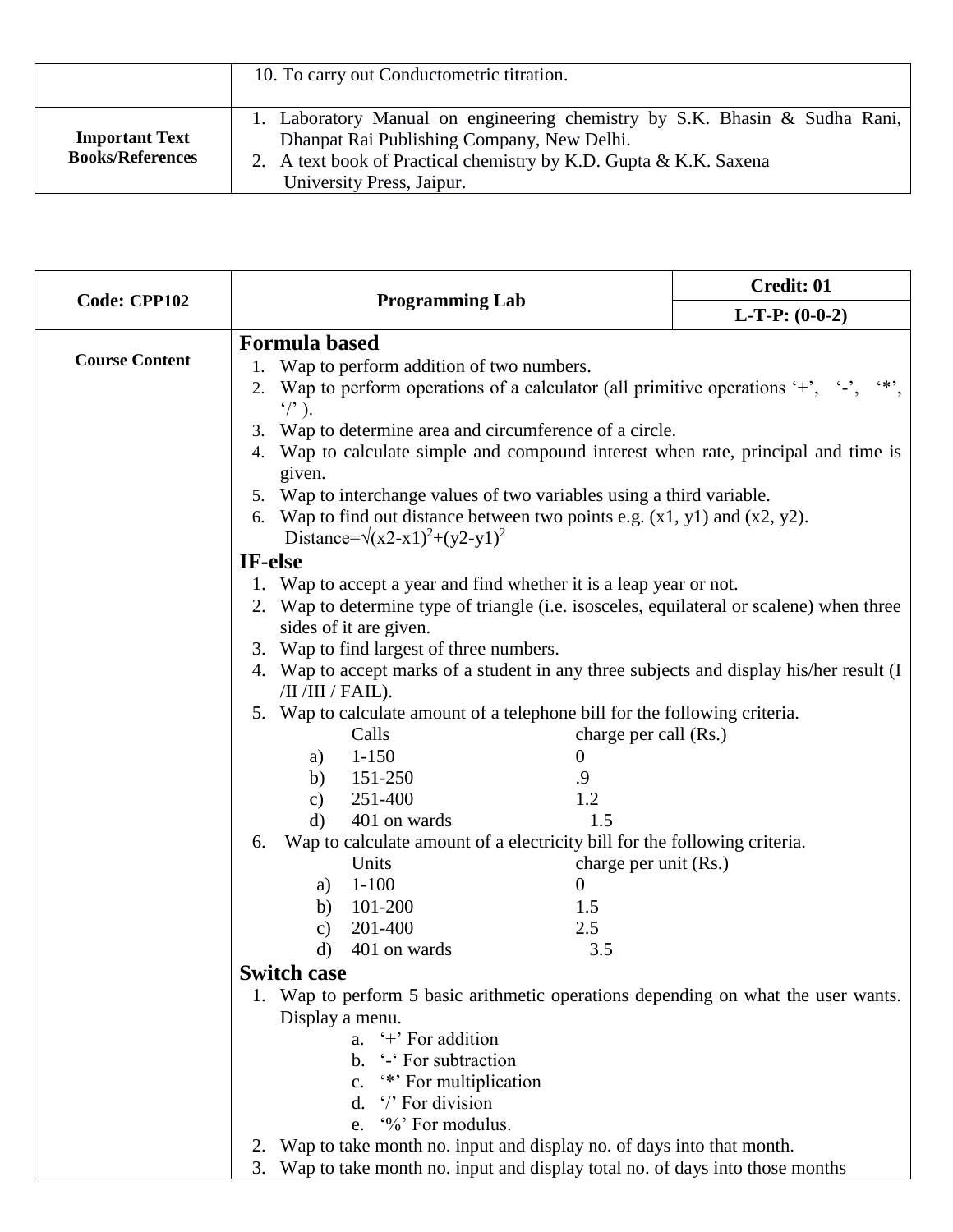### **LOOPING CONSTRUCTS (For, While, DO-while)**

### 1. Print following series

- a. 1,2, …….,n terms
- b. 1,3,5,7,…..n terms
- c. 2,4,6,8,…..n terms
- d. 1,2,4,7,11,……..n terms
- e. 0, 1, 1, 2, 3, 5, 8,…….n terms(Fibonacci series)
- 2. Wap of find factorial of an integer no.
- 3. Wap to find whether a given no. is prime or not.
- 4. Wap to determine the area of 10 different circles.
- 5. Wap to read unsigned integer no. and print it in words Ex- 235(two three five).
- 6. Wap to find the sum of the digits of a given number.
- 7. Wap to check whether a given integer no. is palindrome or not.
- 8. Wap of find LCM and HCF of two numbers.

#### **Array**

- 1. Wap which reads a list of 'n' numbers and finds the largest of them.
- 2. Wap which reads a list of 'n' numbers and searches for a value.
- 3. Wap to perform bubble sorting (ascending /descending).
- 4. Wap which add/multiply two matrices A and B.
- 5. Wap which reads a character array and finds the length.
- 6. Wap which reads a string and find its length.
- 7. Wap to copy one string into another.
- 8. Wap which reads a string and reverses it.
- 9. Wap to concatenate two strings
- 10. Wap which read a string and test for palindrome.

### **Structures**

- 1. Write a program to define a structure with tag book with fields author, book name and edition. Read and display the data. Also search for a given book by author name.
- 2. Write a program to define a structure with tag student with fields name, roll no and percentage. Define an array of 10 students and sort array on percentage.
- 3. Write a program to define a structure with tag complex no with fields real and imaginary. Perform addition, subtraction, and multiplication and division operation on them.

### **File Handling**

- 1. Write a program to count the number of words from a file (read).
- 2. Write a program to store multiplication table of specific number into a file(write).
- 3. Write a program to copy a file from another file (read/write).

\*\*The assignment list is not exhausted. More assignments may be added related to particular topic.